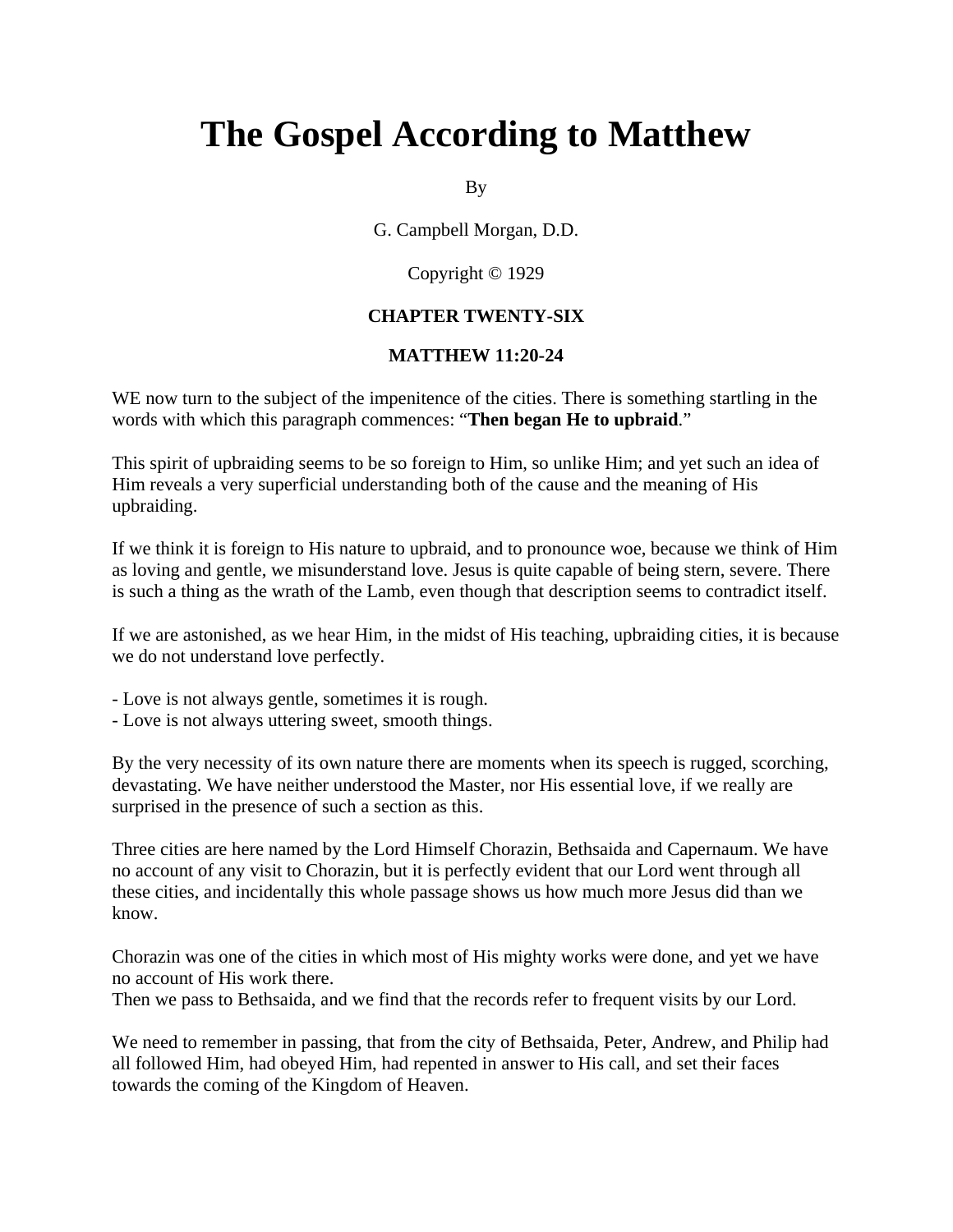When we come to Capernaum we are almost irresistibly driven back to one of our earlier studies in the Gospel (chapter 4:12-16).

We have already seen that in the prophecy quoted there, interpreted from the Jewish standpoint, when they spoke of "**The land of Zabulon, and the land of Nephthalim, by the way of the sea, beyond Jordan, Galilee of the Gentiles**," their terms were those of reproach, because that whole district, more than any other, had become influenced by Gentile thinking.

But when the King began His work, this public ministry of the Kingdom, "**He came and dwelt in Capernaum**."

That is always His method. If there is a district neglected, abandoned, forsaken, there He comes and dwells. So we know of Capernaum that it was the adopted home of Jesus for a long period, during His public ministry, the center from which He went forth upon His way.

That fourth chapter goes on to say, "**From that time began Jesus to preach, and to say, Repent, for the Kingdom of Heaven is at hand**."

When John preached that, he did so in the tone and with the emphasis of severity.

When he was cast into prison Jesus commenced His more public, set, and orderly ministry, with exactly the same message, and He delivered it in Capernaum. He came and dwelt there, and Capernaum then first heard the word of the King spoken with His own grace and tenderness, and ineffable sweetness, "**Repent, for the Kingdom of Heaven is at hand**."

But now we see Jesus looking out upon the cities where most of His mighty works had been done, and we hear Him beginning to upbraid. What was the cause of His upbraiding?

### "**Because they repented not**."

This does not merely mean that Jesus was angry because they did not obey Him. That was true in a sense, but the reason of the anger lies deeper. It was not selfish resentment at being rejected; that was never present in the upbraiding of Christ; there was something infinitely deeper. We must go back to the initial word of Jesus: "**Repent**" that is, Change your mind, for whenever a man changes his conception, his thinking is changed, and his conduct.

The real creed of a man is the inspiration lying behind his conduct, and when Jesus began His ministry, and said to men, Repent, change your minds, He was doing a simple and yet a searching thing.

He was asking men to change their ancient conception of things, in order that their conduct might be changed, in order that finally their character might be changed. That is always the order.

- First, the conception; then the external conduct based upon it;
- Finally, the character resulting therefrom.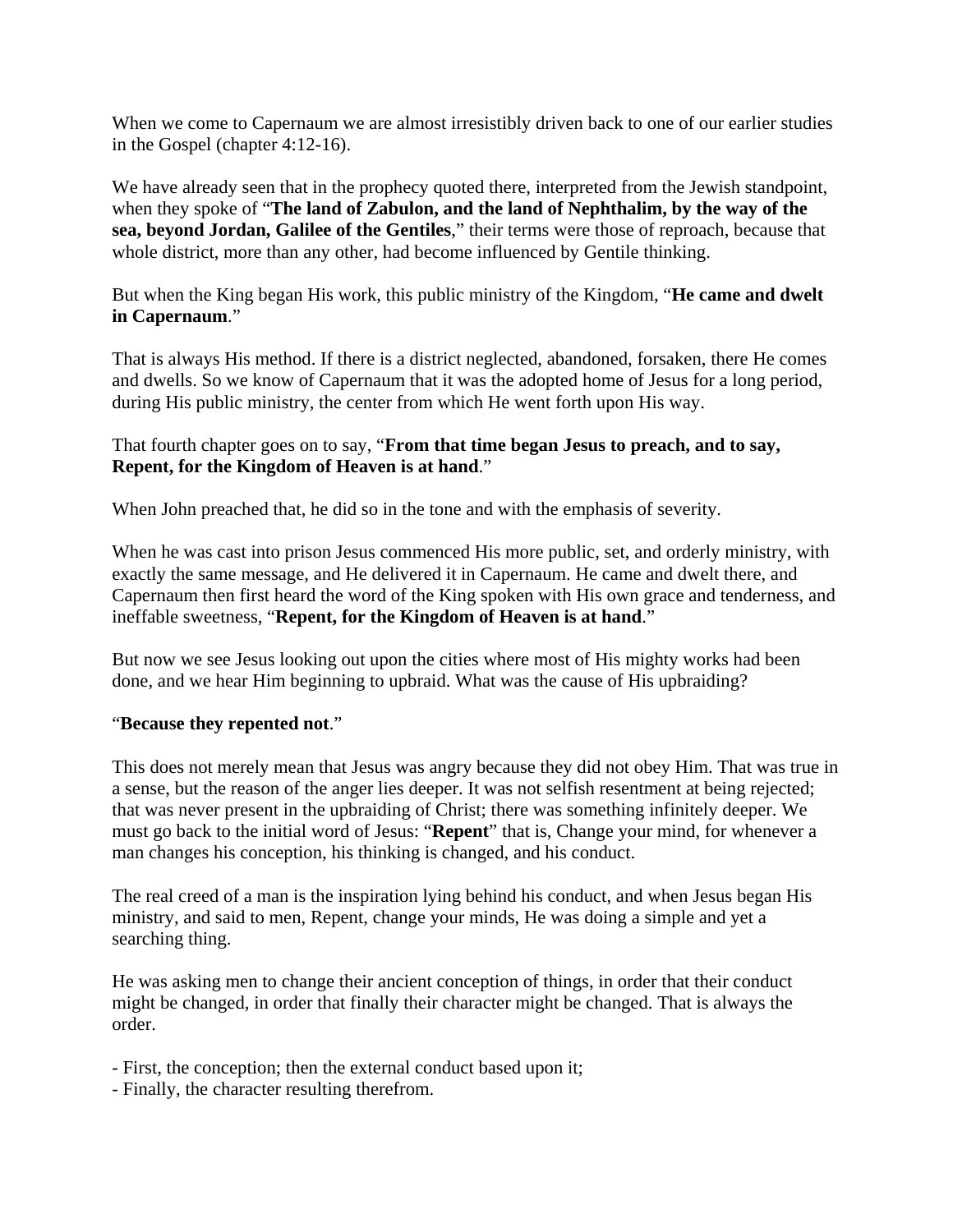Christ's word was not only Repent. He indicated the direction of the change necessary; for a man may change his mind, and the new set of convictions may be as false as the old - "**Repent, for the Kingdom of Heaven is at hand**."

The mind must be changed in the direction of submission to the Kingdom of Heaven.

The root-wrong in all civic life then, and to-day, is godlessness; the fact that God is left out of account in its arrangements. So it was in these cities of the past, Chorazin, Bethsaida, Capernaum and the rest. He came to the city and He said, Change your mind toward the Kingdom of Heaven, the Kingdom of Heaven is at hand; it is here, embodied in the Person of its King. I am here to show you the Kingdom, to lead you into the Kingdom, to be your King within the Kingdom. Change your minds towards it. He had healed their diseases, and in the enforcement of His claims, He had been calling these cities to change their minds towards God, and towards the Kingdom of God.

He had shown the real meaning of the Kingdom of God.

As we have seen, every miracle of Jesus was a revelation of what the Kingdom of God really means when it is perfectly set up. None of the miracles of Jesus was a violation of law; they were all reversions to law.

Here was a man diseased; He healed him. He was not violating the law of the universe by doing so. Nay, verily, He was restoring the law broken by the presence of disease. All the way through, His mighty powers, operating in the realm of the physical, were revelations of what the Divine Kingship meant, and what the Kingdom of God really is.

He had been to Chorazin, and to Bethsaida, He had dwelt in Capernaum, and in these three cities He had said, "**Repent, for the Kingdom of Heaven is at hand**."

In these three cities, by mighty works, He had shown the meaning of the Kingdom; but they did not repent; and because they did not repent He began to upbraid them.

Now the second question that we ask is, What was the note of His upbraiding?

The words "**upbraid**" and "**woe**" in this paragraph are mutually expository. We can only understand the upbraiding, as we hear Him say "**Woe**"! We can only understand what He meant when He said "**Woe**" as we catch the tone of His upbraiding! The meaning of upbraiding very literally is that *He reproached them*. Reproach may be perfectly pure, and inspired by love. It may, of course, be impure, and inspired by hatred, but that was impossible with Jesus. We take the word, then, in its simplest meaning. He reproached the cities.

"**Woe unto thee, Chorazin!**" is not the thunder of someone highly angered, not the denunciation of some plague that is about to fall on the city; it is rather the wailing declaration of what must inevitably result from the city's own deliberate choice of action.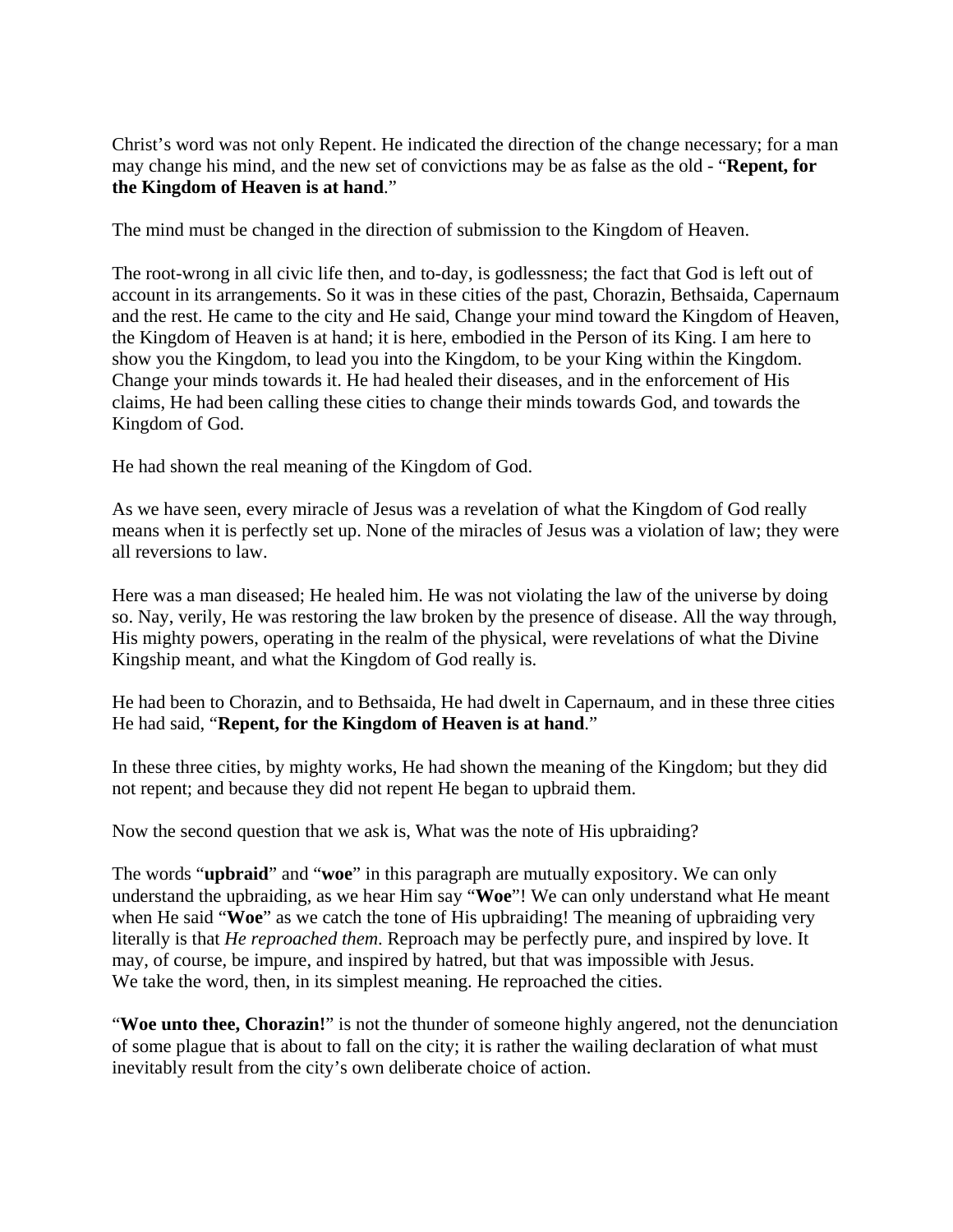"There is a wail in the woe," said one of the old puritan commentators, and in that sentence he comes to finest exposition of the meaning of the "**woe**." Jesus meant to say, You have refused to repent, you have deliberately chosen for yourselves the woes that are to come upon you, you have deliberately refused the light, and chosen the darkness; by refusing the life you have chosen the death. He was not pronouncing a judgment which He would inflict capriciously; He was announcing the result which they had deliberately chosen, and from which there could be no escape.

How have these woes been carried out?

Remember they were woes pronounced upon cities. There is absolutely no trace of Chorazin to be found to-day. Men have never been able perfectly to agree about the site of Bethsaida. While Dr. Thomson argues for the probability of the site in Naphtali, a great weight of opinion is against his decision, and so we may broadly say Chorazin and Bethsaida, cities of nineteen centuries ago, rich and flourishing, in the midst of which the Bang came with light, and life, and love, have absolutely vanished as cities, because they repented not.

The woe has wrought itself out by the working out of the law from which there is no escape, this simple law whatever a man or city chooses, that is the destiny of the man or the city.

I should like to lay emphasis upon this principle, in case someone should merely be interested in the exposition, and find no message for himself. This is the supremacy of Jesus, the sovereignty of Jesus, and the full majesty of Jesus, that, when He confronts a man or a city, then in the light of His coming that man or that city must make its choice. If the city shall return and repent, it shall be exalted to very heaven. If it will not hear Him, it must be thrust down into darkness. It is not His hand that thrusts it out; it is the city's own hand which slays itself when it rejects God's Kingdom.

This is still more markedly emphasized in the words which He addressed particularly to Capernaum, in which, town He had dwelt:

## "**And thou, Capernaum, which art exalted unto heaven, shalt be brought down to hell: for if the mighty works, which have been done in thee, had been done in Sodom, it would have remained until this day**"

And He answered, I tell you no. Thou shalt be thrust down into Hades, into death, into darkness, into obliteration. Remember again, this was a civic word, the word concerning a city.

Observe the connection of this doom with the word He had spoken at the first:

### "**Repent ye, for the Kingdom of Heaven is at hand**."

Capernaum had refused to repent. Then said Jesus to Capernaum, "If you will not repent, do you suppose you will ever gain the benefits of the heavenly order? Do you suppose you can set up heaven's order, when you have rejected heaven's King?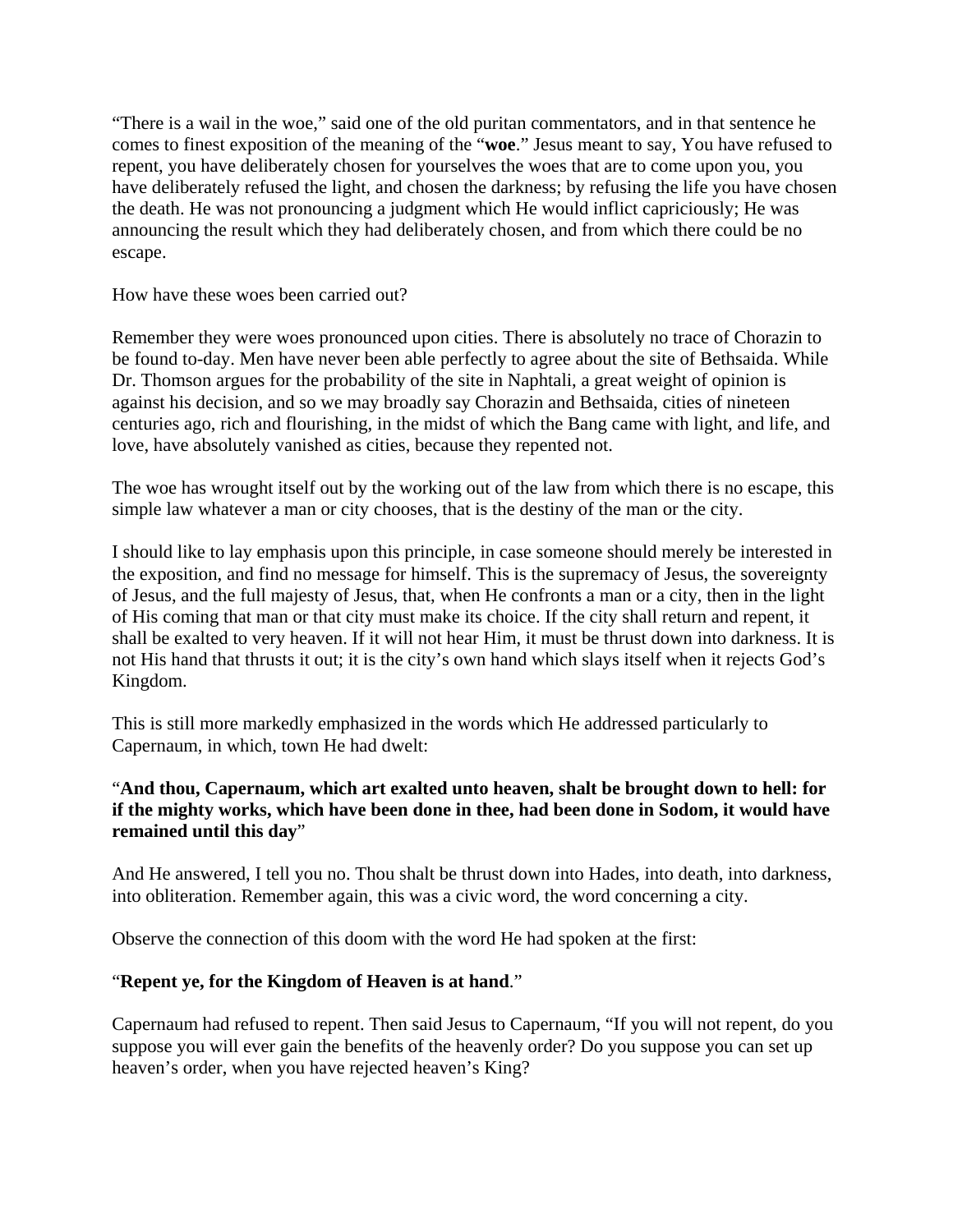If you refuse to hear the voice of the King, will you be exalted unto heaven, with heaven's order, where love is the impulse, and light is the illumination, and love the energy? Do you hope to climb into the realization of a perfect civic life when you refuse the King? Nay, verily; thou shalt go down into Hades. Capernaum desired the heavenly order, as all cities desire the heavenly order; yet, while the great ideal was seen, refused to repent."

And in the prophetic words of Jesus more than prophecy if prophecy be merely foretelling, but great prophecy if prophecy be foretelling with forth-telling of God's will - Capernaum has passed down as a city into Hades, into darkness, and into death, and into cessation. Why? Because she refused to repent at the call of the King.

From this upbraiding of Jesus, what is the teaching of value for us?

First, that the greater the light the greater the responsibility. That leads us to touch upon a part of this section to which we have not yet referred Jesus' comparisons. Look at them briefly in order that we may make other comparisons presently.

## He said, "**It shall be more tolerable for Tyre and Sidon in the day of judgment, than for you**."

More tolerable for Tyre and Sidon than for Chorazin and Bethsaida. Tyre and Sidon were cities then existing. Then when He came to Capernaum, the most highly blessed of all the cities, He said, "**But I say unto you that it shall be more tolerable for the land of Sodom in the day of judgment, than for thee**."

Sodom was a city that had long ceased to exist It had been blotted out of existence for specific reasons hinted at in the Old Testament history, clearly declared in later prophecy. He took the cities of Tyre and Sidon, and put them into comparison with Chorazin and Bethsaida; and the land of Sodom into comparison with Capernaum.

## *Thus He revealed the truth that responsibility is always created by light*.

Tyre and Sidon had not been visited as Chorazin and Bethsaida had been. Tyre and Sidon had perchance heard the rumour of His work, but He had not come into the midst of them. They were two living cities when He spoke.

We hear His word and bow in the presence of it. He declares that it will be more tolerable for the cities of our own day to which He has not come, than for the cities to which He has come if those cities refuse to repent.

When He speaks of Capernaum, we have a yet more startling contrast.

We have but to read the history of the Old Testament which is veiled and guarded with an extreme delicacy, to know how fearful were the conditions of life in Sodom, how awful was the corruption that held that wealthy city fast in its grip.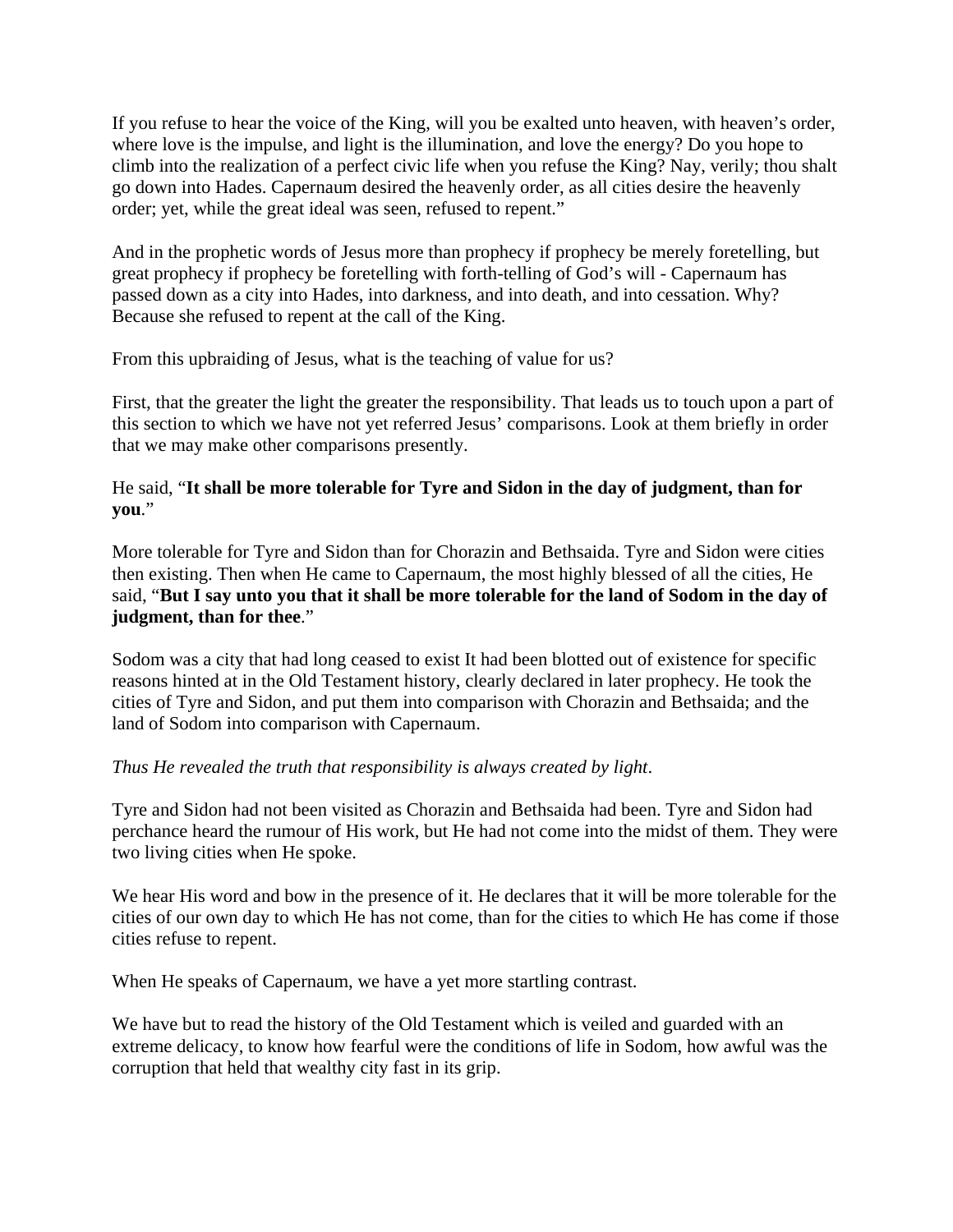At least the Old Testament history reveals this much to us, that there were not ten righteous men to be found in the whole city, and therefore it was swept out. Could anything be worse than Sodom? Yes, Capernaum.

Now the possibility is that Capernaum never descended to the beastliness of Sodom. The probability is that the sins of Sodom, judged by all human canons, were far more terrible than the sins of Capernaum; but Jesus Christ said in effect, If Sodom had received My light, if Sodom had heard My message, if Sodom had seen My works, it would have continued until this day.

That is to say, in the sight of God, sin is never measured as it is in the sight of men. We measure sin and call it vulgar, or debased, or pardonable, or excusable, according to some false measurements of our own. God measures sin by the light a man has had, or a city has had.

The city to which Jesus has come with His message, in which He has manifested His mighty works, if it refuse Him, and His ideals, if it will not crown Him, is guilty of a more terrible sin than the sin of the city which has sunk to the lowest level of beastliness, if it have never heard His message, and never seen His work. This is Christ's own estimate.

Let us, then, proceed further with our comparison. We have compared, following our Lord's word, Tyre and Sidon with Chorazin and Bethsaida, and Sodom with Capernaum. Now let us compare Chorazin, Bethsaida, and Capernaum with the cities of to-day, simply indicating a line for solemn consideration. Our cities know Jesus Christ far better than Chorazin, Bethsaida, or Capernaum; because when Jesus Christ was in Chorazin, Bethsaida, and Capernaum, according to His own estimate, He was straitened, limited. His mighty powers operating very largely in the sphere of the physical, because He had not yet unlocked the gate, had not scattered the fire, had not yet Himself bent His head to the great passion Baptism.

When Jesus came to Chorazin, Bethsaida, Capernaum, He was a Man among men, a Teacher among teachers. He was infinitely more, for His words at once lifted Him above all other teachers in His own age; and the purity of His life, its glorious beauty, perfect tenderness, elevated Him above all men in character. Nevertheless, as men heard Him they had nothing to base their conclusions upon save His imperial presence and the essential and inherent truth of the things He uttered.

We have a great deal more:

- We have His resurrection from among the dead, attested by witnesses, proved by the miracles of the centuries.

- We have in our midst to-day works that are far more wonderful than any miracle He ever performed in the physical realm.

Do we, as Christians, quite believe it?

Before Jesus went away He said, "**Greater works than these shall he do, because I go unto My Father**." There is a sense in which He did not value the miracles as credentials, but put them in a secondary place.